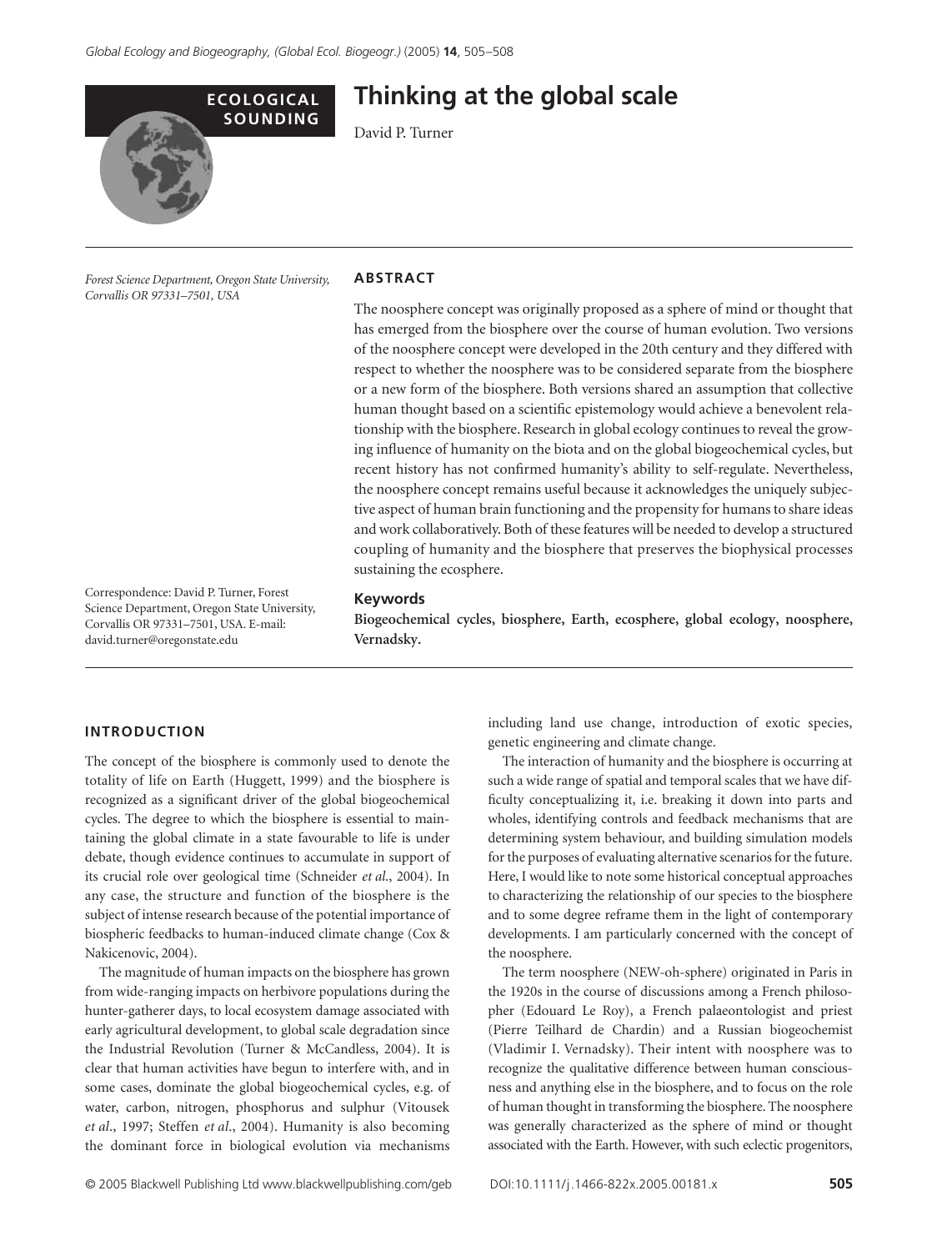it is not surprising that the meaning of the word has been contested over the decades (Serafin, 1988; Sampson & Pitt, 1999).

### **Teilhard's noosphere**

Pierre Teilhard de Chardin (1881–1955) was trained in two very different traditions, first as a palaeontologist and second as a Jesuit priest. He brought to the noosphere concept a strong developmental or process perspective. He and LeRoy were influenced by Henri Bergsen, the French philosopher who is pejoratively associated with the concept of 'élan vital' by biologists. Teilhard traced a course of planetary evolution from lithogenesis (the formation of the lithosphere), to biogenesis (the formation of the biosphere) to noogenesis (the formation of the sphere of mind). Even more broadly, he evoked the process of cosmogenesis, with an analogy to the unfolding and differentiation of an embryo. The Catholic Church considered his efforts to reconcile evolutionary concepts with the Catholic dogma to be heretical and his work was only published posthumously, beginning in the mid-1950s. Teilhard's *The Phenomenon of Man* (1955) was widely read and commented on, and it introduced the noosphere concept to a broad audience.

Teilhard's writing attracted the attention of philosophers (e.g. Huxley, 1958), and indeed, there is an undeniable philosophical comfort in the notion that humanity is a natural product of biospheric evolution, thus, in a sense at home in the universe. Teilhard's reception by scientists was much cooler. His ideas were generally labelled as teleological, i.e. implying a divine guiding force in the evolutionary process (Medawar, 1961; Monad, 1971). His trajectory of the noosphere had it evolving to a highly spiritual realm, an 'omega point' beyond any connection to physical existence. His noosphere concept has not been an inspiration to grappling with the darker side of human impacts on the biosphere.

# **Vernadsky's noosphere**

Valadimir Vernadsky (1863–1945) is more closely associated with the biosphere concept than with the noosphere concept, but he did develop an interpretation of the noosphere that differed considerably from that of Teilhard (Vernadsky, 1945). He was fundamentally interested in elucidating the global biogeochemical cycles. In his studies, he recognized the growing magnitude and pervasiveness of human impacts on the planetary surface, likening it to a geological force. The unique aspect of this new geological force was that it was guided by mental phenomena rather than strictly physical, chemical or biological processes. Vernadsky's noosphere was a new form of the biosphere, a biogeochemical cycling entity that included all life as well as its associated atmosphere and lithosphere. His noosphere was one dominated by human influences and serving primarily to meet the needs of humanity.

Despite living through World Wars I and II in Russia, Vernadsky remained optimistic to the end of his life that the noosphere would emerge as a new phase of human civilization. He assumed human reason was capable of understanding the mechanisms of the global system sufficiently to manage it successfully. His vision of the noosphere was also progressive in the political sense, i.e. his criteria for arrival of the noosphere included the end of war, equality among humans and equitable distribution of wealth.

Criticism of the Vernadsky's noosphere concept arose by the late 1950s. American ecologist Eugene Odum categorized the notion as dangerous on the basis that it implied that humanity was ready to take over management of the biosphere (Odum, 1959). Odum worked several decades after Vernadsky's death and was perhaps in a better position than Vernadsky to see that humanity's dominion over the biosphere might not be so benevolent and that *Homo sapiens* needed no encouragement in thinking it was wise enough to manage at a global scale. For Odum, the hubris attendant with scientific progress had gotten out of hand.

#### **A contemporary noosphere**

A more contemporary version of the noosphere concept would step back from Teilhard's and Vernadsky's mythological versions; most certainly, we cannot assume that because humanity is exerting an increasing impact on the biosphere that it will spontaneously achieve a stable relationship. There is no denying that human influences on the environment are global in scope and growing, perhaps even enough to say we have entered a new geological era, the Anthropocene (Crutzen, 2002). But there are myriad psychological, sociological and economic reasons to question whether humanity will succeed in collectively managing the biosphere. Not least of the issues is that successful management of a system requires understanding of the system components and their interactions. Our understanding of global scale processes is growing (Steffen *et al*., 2004) but is quite limited relative to what it would take to compensate for even the current human impacts on the biosphere. There are many historical examples at landscape to regional scales of human dominion that led to severe environmental degradation (Marsh, 1864; Diamond, 2005). I would argue that the Earth's biosphere has become a noosphere, but that it is as yet a rather dysfunctional one.

A key benefit to accepting this noosphere concept is that it evokes awareness that *H. sapiens* is virtually in control and that conscious choices must be made at multiple scales if we are to avoid compromising the underlying functioning of the biosphere. Lovelock (1991) speaks of the new science of geophysiology that must be learned if stable human management is to succeed. There must also be widespread awareness and support for environmental issues among the global citizenry if a governance scheme that prioritizes sustainability is to succeed (Meadowcraft, 2004). An updated noosphere concept provides an accessible entry point for discussing the evolving relationship of humanity and the biosphere (Liebes *et al*., 1998).

Schellnhuber (1998) identifies the emerging global subject — 'humanity as a self-conscious control force that has conquered the planet'. The danger is that, as so often in human history, having conquered something, we don't know how to govern it sustainably. Earth System Analysis (Schellnhuber, 1999) is the study of the interaction of the human factor and the rest of the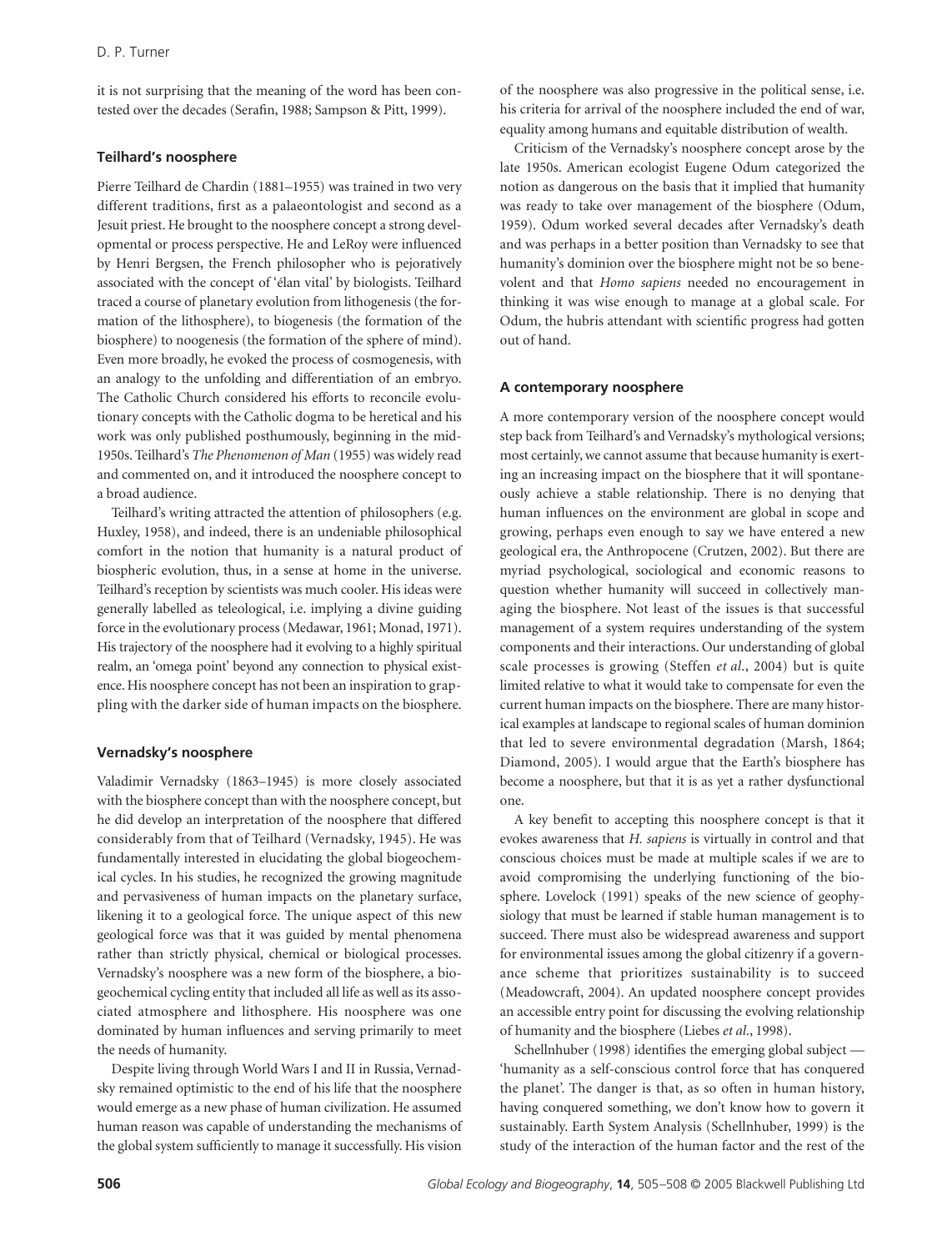ecosphere, the later including the geosphere, hydrosphere, atmosphere and biosphere *sensu* Cole (1958), Gillard (1969) and Huggett (1999). The methods of Earth System Analysis focus on planetary monitoring, and global modelling and simulation. This discipline must provide the knowledge base for a functional noosphere.

The noosphere is characterized by human–environment interactions at multiple scales or levels of organization. These levels do not necessarily correspond to the commonly recognized levels of organization in the ecological hierarchy. Individuals have gardens or operate farms; cities manage local natural features and greenbelt areas; regional governmental entities promulgate regulations designed to preserve biodiversity; national governments effect agricultural policies that reduce or aggravate erosion. The relevant institutions at the global scale are weakly developed as yet, however, the activation of the International Convention on Biological Diversity, the Montreal Protocol and the Kyoto Protocol are indications of the possibilities. Broader dissemination and acceptance of the noosphere concept would engender an increased sense of responsibility for the biosphere and increased support for further progress. A critical role for ecologists is the identification of appropriate scales and mechanisms for coupling of the human factor and the biosphere, both within a level of organization and across levels of organization (Palmer *et al*., 2005).

The noosphere concept need not be dualistic, i.e. thoughts are not envisioned as existing independently of human minds or of being transmitted by non-physical means. The capacity for abstract thought is just another product of biological evolution, albeit an unusual one because it introduces a subjective element into the workings of the brain. Over time, a volitional capacity based on shared mental constructs — has become a feature of increasingly larger human organizations, with corresponding influences on the environment. The noosphere concept extends that capacity to the global scale.

A recent technological stimulus to the evolution of the noosphere has been space-based remote sensing. Monitoring capability is an essential component of many resource management models, and satellite borne sensors now permit monitoring of land cover change and climate, along with a myriad of other features of the Earth System. The human control force is gaining the ability to monitor its own influence on the ecosphere across a range of spatial scales from the landscape to the globe (Running *et al*., 1999; Turner *et al*., 2004).

The advent of the Internet has also improved the possibilities for a sustainable noosphere. The exponential growth in capacity for processing, storing and transmitting raw information and memes (Dawkins, 1976) has made the Internet a medium for collective thinking, particularly at the global scale. However, recent references to the noosphere concept and its relationship to the Internet (e.g. RAND, 2005) often make no mention of global ecological issues. These views hark back to the disembodied noosphere of Teilhard de Chardin. The dismal trajectory of human influence on the biosphere suggests the importance of a more biologically based interpretation of the noosphere.

#### **CONCLUSIONS**

Scientific disciplines evolve. New observations lead to new concepts and theories. Global ecology is a discipline that in part seeks to understand global scale phenomena involving life. The observation that the ecosphere is being rapidly transformed as a consequence of human behaviour forces us to treat ourselves as a new object of study. The transformation of the biosphere into a noosphere is as profound an event in the history of the planet as was the emergence of the biosphere from the geosphere. Earlier forms of the noosphere concept had the virtue of emphasizing the global scale influence of humanity on the environment, but the implicit faith that humanity would necessarily learn the initial requirement to self-regulate has not been borne out. Global ecologists must help envision the structure and functioning of a noosphere with a robust coupling of the conscious control force and the underlying biophysical processes from local to global scales.

# **ACKNOWLEDGEMENTS**

Special thanks to G. Churkina (Max-Planck Institute for Biogeochemistry) for insights into Vernadsky's noosphere. Comments from F. Swanson, D. Perry and P. Sollins (Oregon State University) and E. Franz (Washington State University) on an earlier version of the paper are also appreciated. Support was provided by the NASA Terrestrial Ecology Program.

# **REFERENCES**

Cole, L.C. (1958) The ecosphere. *Scientific American*, **198**, 83–96.

- Cox, P.M. & Nakicenovic, N. (2004) Assessing and simulating the altered functioning of the Earth System in the Anthropocene. *Earth system analysis for sustainability* (ed. by H.J. Schellnhuber, P.J. Crutzen, W.C. Clark, M. Claussen and H. Held), pp. 293–311. The MIT Press, Cambridge, MA.
- Crutzen, P. (2002) Geology of mankind. *Nature*, **415**, 23.
- Dawkins, R. (1976) *The selfish gene*. Oxford University Press, New York.
- Diamond, J. (2005) *Collapse*. Viking, New York.
- Gillard, A. (1969) On terminology of biosphere and ecosphere. *Nature*, **223**, 500–501.
- Huggett, R.J. (1999) Ecosphere, biosphere, or Gaia? What to call the global ecosystem. *Global Ecology and Biogeography*, **8**, 425–431.
- Huxley, J. (1958) *Introduction to 'The phenomenon of man'*. Reprinted in *The biosphere and noosphere reader: global environment, society and change* (ed. by P.R. Sampson and D. Pitt), pp. 80–85. Routledge, London.
- Liebes, S., Sahtouris, E. & Swimme, B. (1998) *A walk through time*. John Wiley & Sons, Inc., New York.
- Lovelock, J.E. (1991) *Gaia, the practical science of planetary medicine*. Gaia Books, London.
- Marsh, G.P. (1864) *Man and nature*. Version edited by D. Lowenthal published in 1965. Harvard University Press, Cambridge, MA.
- Meadowcraft, J. (2004) Participation and sustainable development: modes of citizen, community and organisational